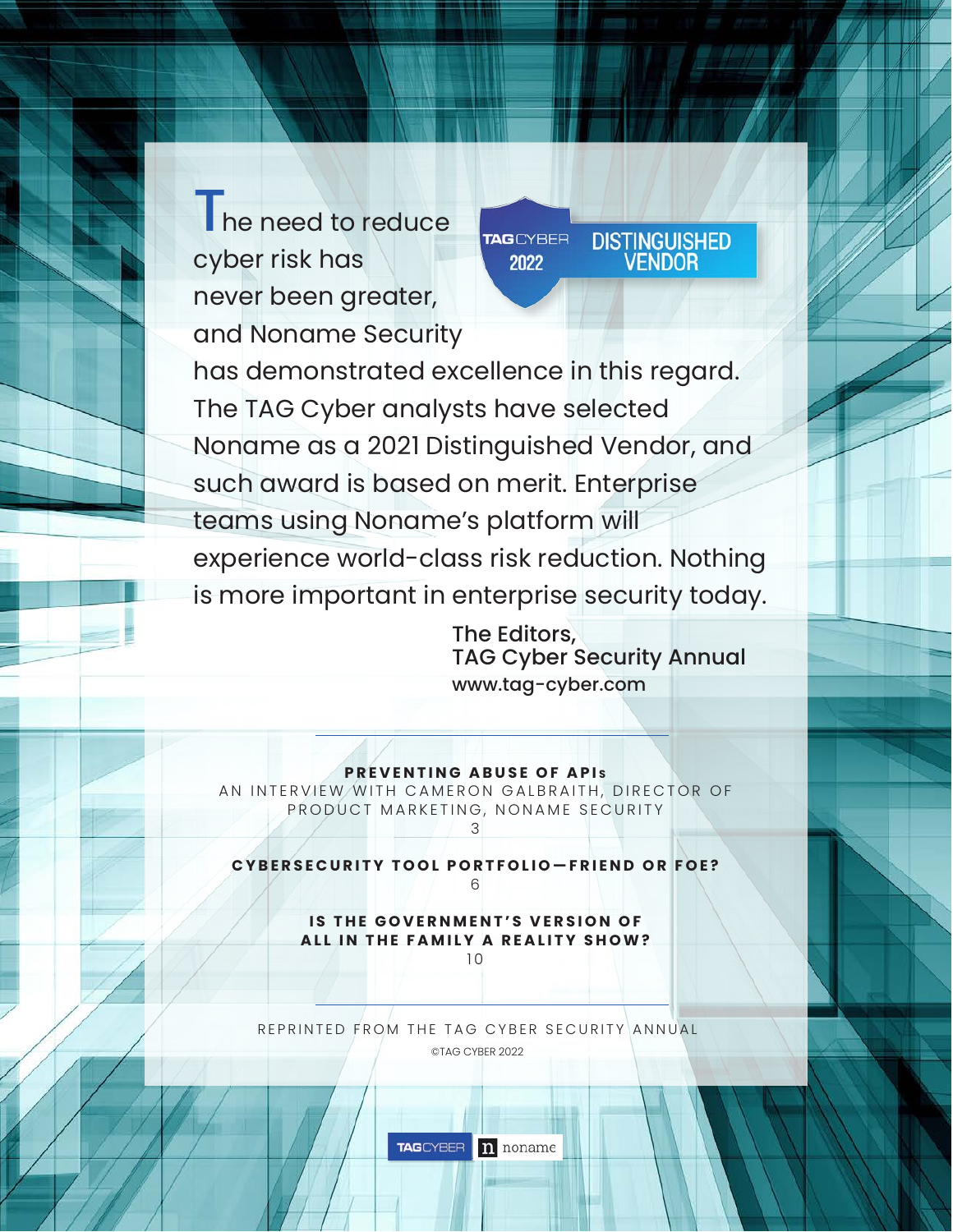



AN INTERVIEW WITH CAMERON GALBRAITH, DIRECTOR OF PRODUCT MARKETING, NONAME SECURITY

## PREVENTING ABUSE OF APIS

S businesses come to depend more<br>on their APIs as the foundation for the<br>missions, the problem emerges of devith malicious fraudsters. The abuse of<br>business logic through APIs, for examp<br>can create security vulnerabilities s businesses come to depend more on their APIs as the foundation for their missions, the problem emerges of dealing with malicious fraudsters. The abuse of business logic through APIs, for example, can create security vulnerabilities which in turn can

Noname Security is a leading commercial solution provider addressing these API security objectives for enterprises. We wanted to learn more about how the Noname API Security Platform reduced API security risks for modern enterprise teams.



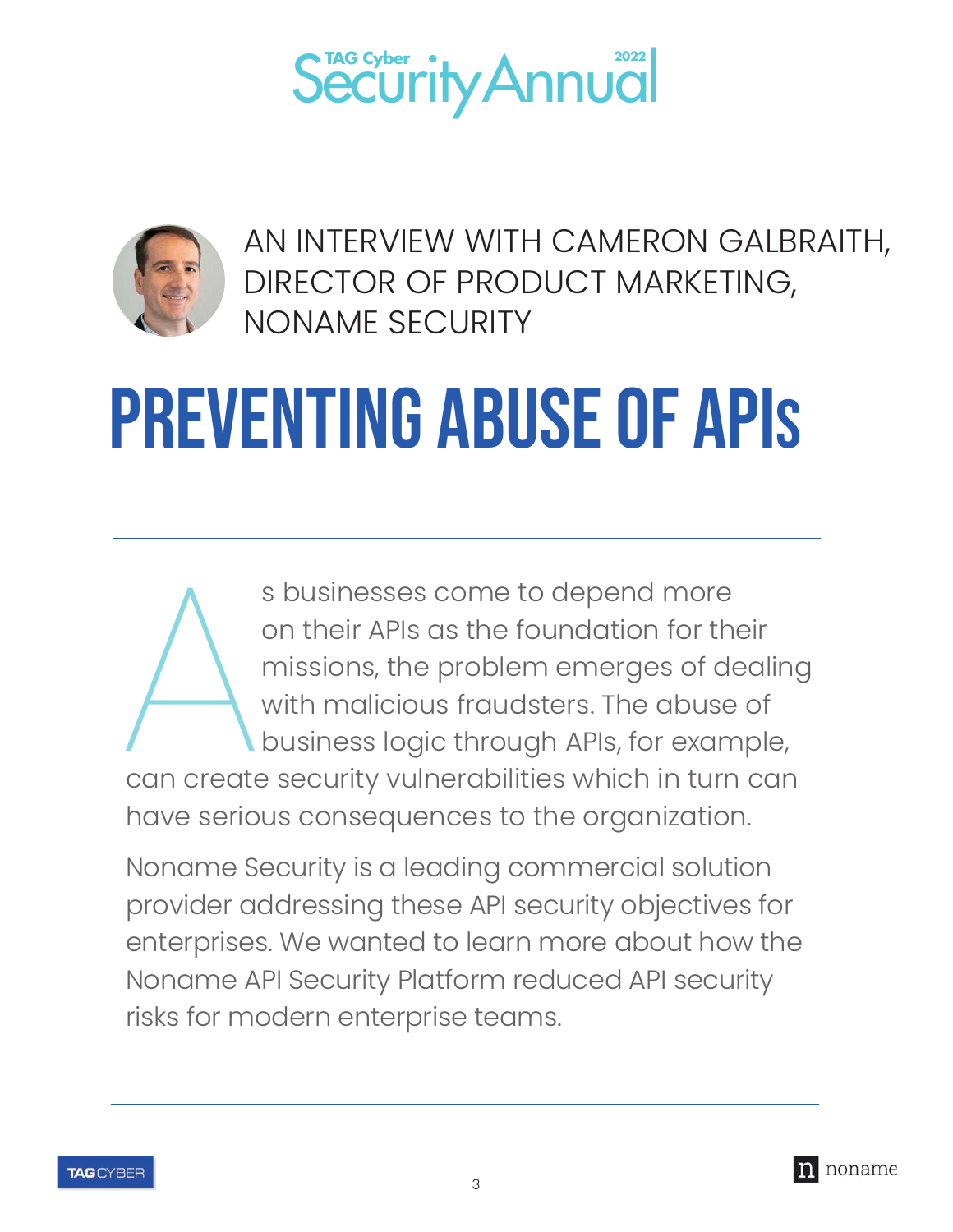

Because APIs are used by every corner of the business, it was important for us to design a solution that supported the entire API lifecycle and delivered value to each along the way, from developers to operations to security.

#### TAG Cyber: What types of threats exist today for APIs?

NONAME SECURITY: APIs are the lifeblood of digital transformation. "Cloud" and "apps" are just code words that mean "lots and lots of APIs." Business critical applications and data now all run on APIs, which means it's more imperative than ever to protect APIs from any type of vulnerability—from simple misconfigurations to a full scale attack.

Unfortunately, API threats are all too common. They're on the rise, costly and time-consuming to remediate. Most enterprises lack the visibility and discoverability necessary to even detect a threat. For example, most don't know how many APIs they have, which APIs are communicating sensitive information, or even who or what the APIs are communicating with. And traditionally, once a compromise is detected, it can take months to determine the root cause of a data leak or attack to remediate. All the while, applications and environments are constantly evolving. New changes are introduced for existing APIs, and new APIs are being deployed faster than they can be secured.

#### TAG Cyber: How does the Noname platform work?

NONAME SECURITY: The Noname API Security Platform protects APIs in real-time and detects vulnerabilities and misconfigurations before they are exploited. The platform is an out-of-band solution that integrates with your existing infrastructure and spans across three core capabilities:

API Security Posture Management allows users to inventory every API, including legacy and shadow APIs, with automated data classification security posture details. API security analytics flags high risk misconfigurations and API security vulnerabilities in policy and specs, so that AppSec teams can prioritize remediation efforts.

API Runtime Security offers AI and ML-based models for runtime API threat detection. Then there's automated and semiautomated blocking and threat remediation.

"Shift Left" with API Security Testing features automated and dynamic API security testing for CI/CD pipelines. Users can continuously test APIs to identify security risks before they emerge.

**TAG**CYBER

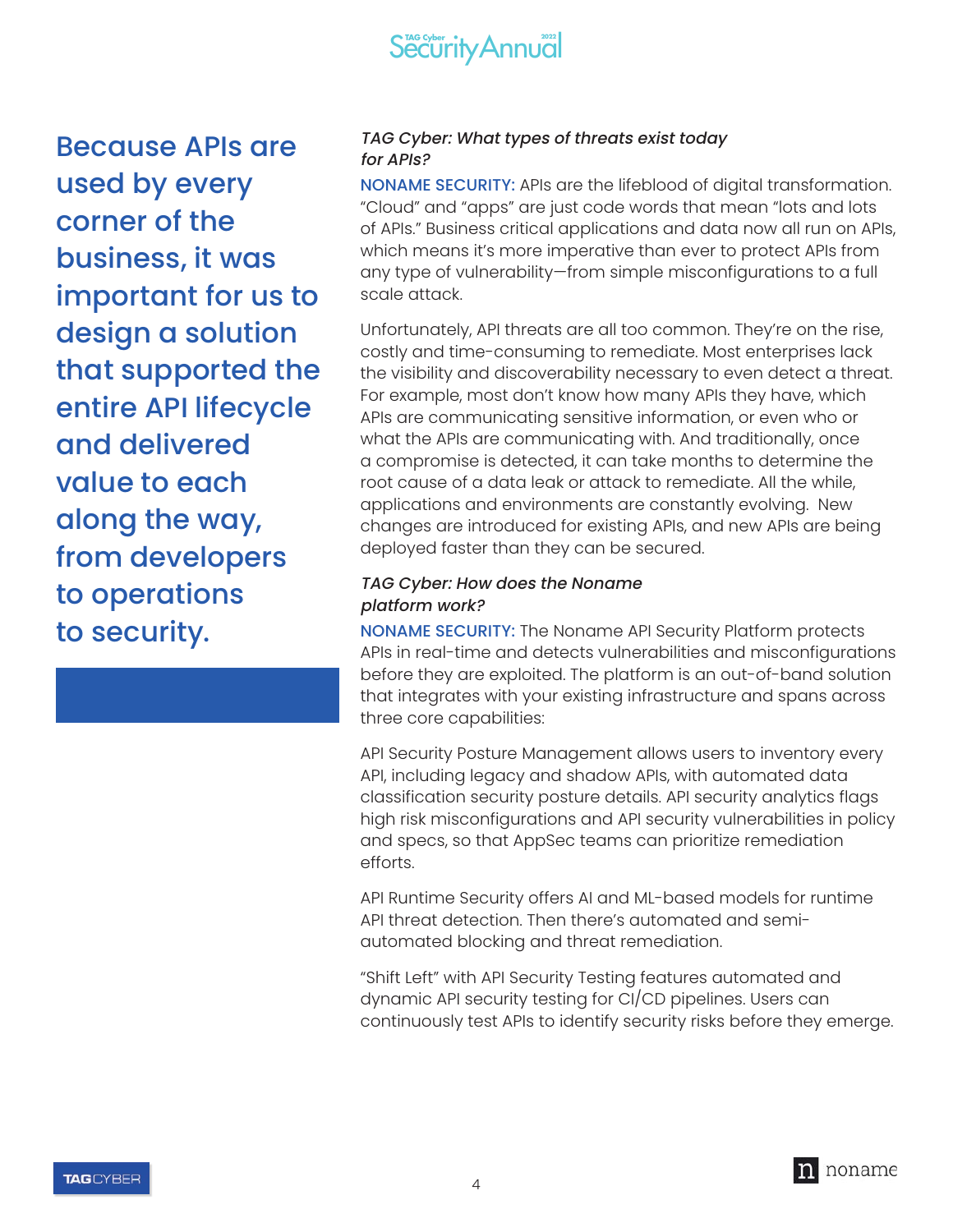

#### TAG Cyber: How do you weave your solution into the modern DevOps process?

NONAME SECURITY: Because APIs are used by every corner of the business, it was important for us to design a solution that supported the entire API lifecycle and delivered value to each along the way, from developers to operations to security. The Noname API Security Platform embraces "Shift Left" and identifies performance and security issues early in the development process, identifies configuration issues and vulnerabilities within policies and specs through deployment, and provides threat detection and remediation functionality in the runtime.

#### TAG Cyber: Tell us more about the most typical use-cases for your product in operation.

NONAME SECURITY: The interest in our solutions evolves as the relationship grows. Most companies are aware that they have blind spots within their API estate and are interested in discovery and posture management. However, once we turn the lights on, we usually find a significant amount of issues, and an inventory of APIs much larger than the client anticipated. The runtime security and active testing capabilities then become the most typical use cases— protecting the environment from any kind of threat and ensuring the validity and integrity of all new and existing APIs.

#### TAG Cyber: Do you have any predictions about whether API security can play a role in future global cyberwars?

NONAME SECURITY: It's not the future of global cyberwars, *it's already upon us.* Digital transformation and cloud migration initiatives are API-first. The industry is quickly headed to an APIonly world and that means the volume and severity of API threats will only increase. We see it in the news every week. It's crucial for enterprises to eliminate their API security blindspots and implement API security platforms and processes that can operate at the speed and scale of their business.

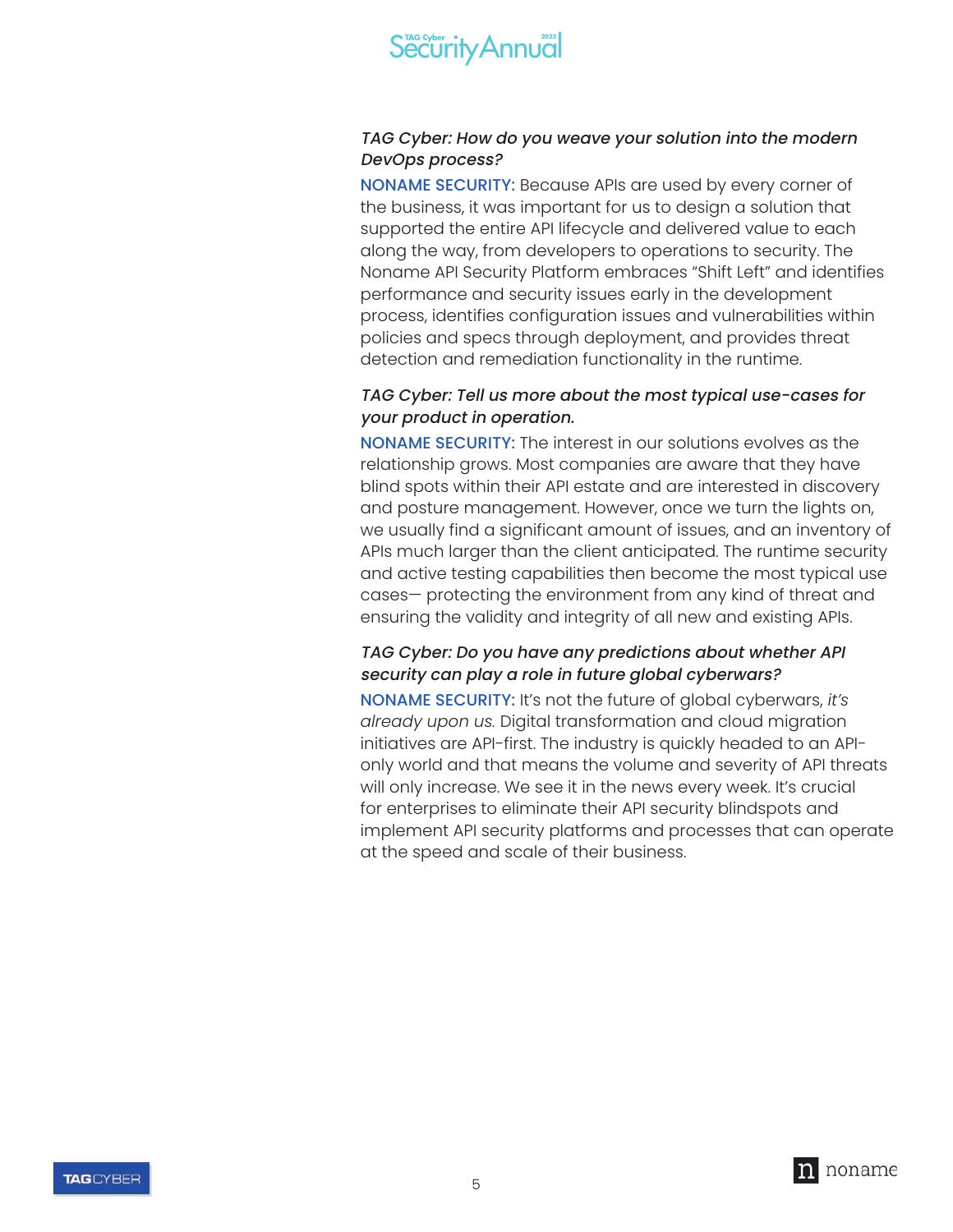

### Cybersecurity Tool Portfolio—Friend or Foe?

JENNIFER BAYUK

For those not familiar with the remarkable story of Pegasus, the idea that a cybersecurity tool designed to bolster a nation's defenses can morph into an offensive cyberweapon may seem daft. Pegasus was first marketed as a surveillance tool designed and proven to provide intelligence with which to find fugitives from justice, thwart terrorist plots, fight organized crime and take down child pornography rings. It provided the intelligence by exploiting vulnerable phones of its targets. Its use was therefore considered in line with wiretaps and other monitoring devices available to law enforcement, at least by the U.S., until it became astonishingly clear that it was used to unjustly hunt nonviolent opponents. The most egregious example of its misuse culminated in the killing of the Washington Post columnist Jamal Khashoggi by Saudi Arabia. The company that produces Pegasus is now on the U.S. Commerce Department's list of cyberwarfare companies to which U.S. suppliers are prohibited from peddling.

As ironic as it seems, there is a thin line between even business-grade commercial cybersecurity tools and cyberweapons. Like a gun, a cybersecurity tool is not "good" or "bad" in itself, though it may be classified as such, depending on how a given operator uses it.

#### AN EXEMPLAR CASE STUDY

Another good example comes from the Solorigate case. SolarWinds is a widely used network monitoring tool. Though not designed as a cybersecurity tool, it can provide flow that can be used for network security analysis. Hackers designed a malware payload to exploit a vulnerability in a Microsoft security feature and packaged it within a SolarWinds software release. Using permissions granted by the SolarWinds customer ("victim") to run SolarWinds's software, the malware gained access to the victim's Microsoft authentication token signing certificate and forged access tokens that impersonated the victim's users and administrators. As is evident in the timeline in Figure 1, attackers were in

"Like a gun, a cybersecurity tool is not 'good' or 'bad' in itself, though it may be classified as such, depending on how a given operator uses it."



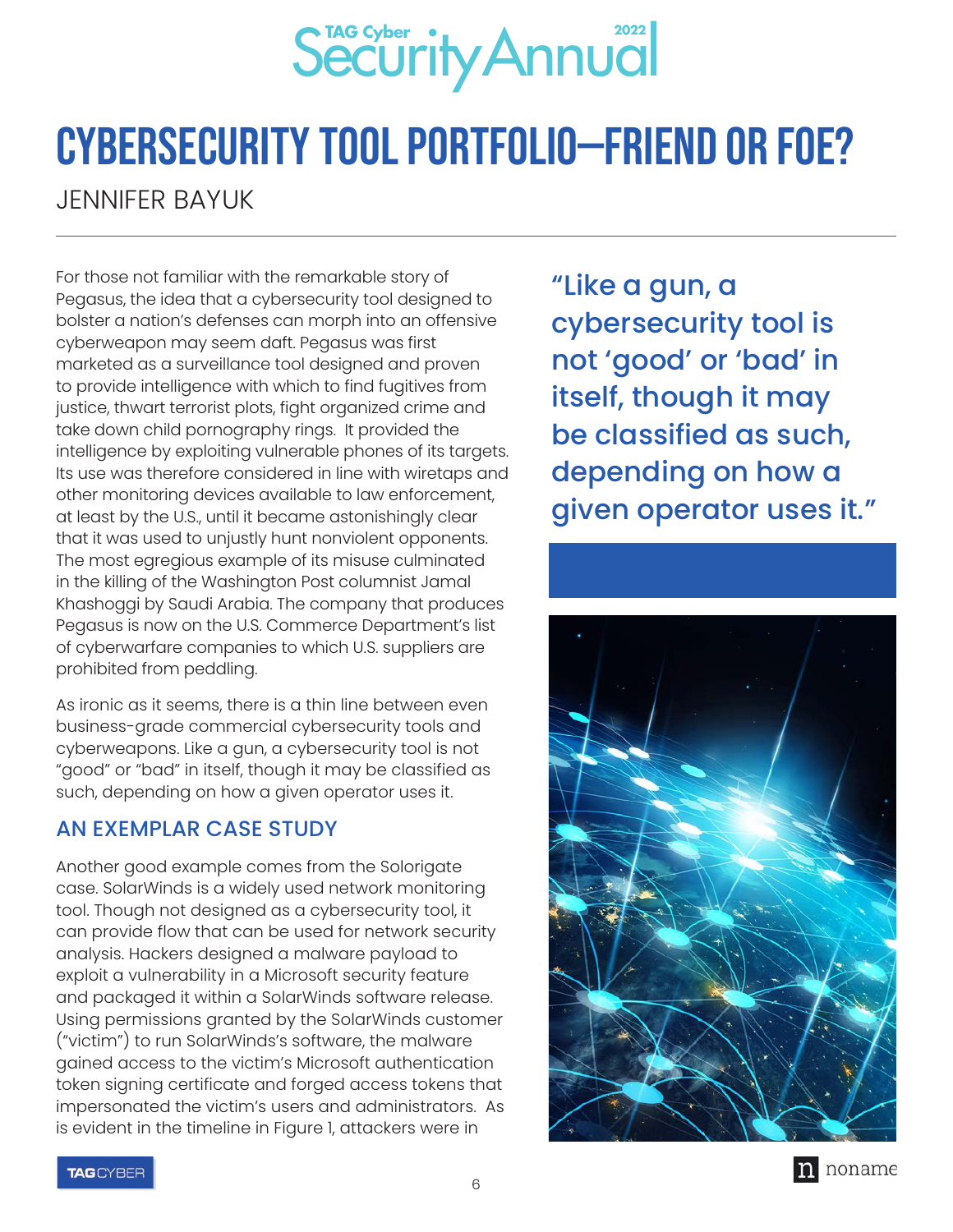the SolarWinds network, inconspicuously observing and testing malicious software for over four months before deploying it. It has also been reported that the same Microsoft attack vector in the SolarWinds package had been documented in the past, so with hindsight, it is thought to have been used prior to Solorigate. If so, this makes Solorigate a good example of the evolution of cyberweaponry. In the hands of one attacker, a difficult-to-perform exploit causes concern. In the hands of a nation-state with virtually unlimited technology resources, it is a matter of time before its full potential is unleashed.



*All events, dates and times approximate and subject to change, pending completed investigation.*

#### Figure 1. Solorigate Hack Timeline

Although it is increasingly obvious that technology products and services can be used as both friend and foe, we have not seen a huge uptake in breach and attack simulation (BAS) on this front. It seems to be left to supplier risk management processes to sound the alarm. While many enterprises are systematically ticking off patterns using targets from the MITRE framework, not many have as systematically created BAS scenarios that assume insider access and threats to their own security tools. So we took a look at the TAG Taxonomy, with the objective of highlighting the most obvious cybersecurity tools that can be turned to foe, and review some abuse cases.

#### ENDPOINT SECURITY

In the early days of endpoint security tools, the focus was on security configuration change control and anomaly detection. It was assumed that the remedy for any identified threats was to change the security configuration to prevent further recurrence of the same incident, as well as to test and deploy the new configuration via a highly controlled process. Unfortunately, the ubiquity of the Microsoft desktop in combination with the promiscuous behavior of users made it impossible to control the entry of malicious software using operating system security, and more proactive tools began to emerge. The tools had the ability to quarantine software that appeared to overlap in bits and/or behavior consistent with software known to be malicious. Security professionals at the time were (and still are) peppered with requests for legitimate business software to be let out of quarantine. Now we have endpoint security that is empowered not only to quarantine suspect software but to automatically patch and reconfigure security features.



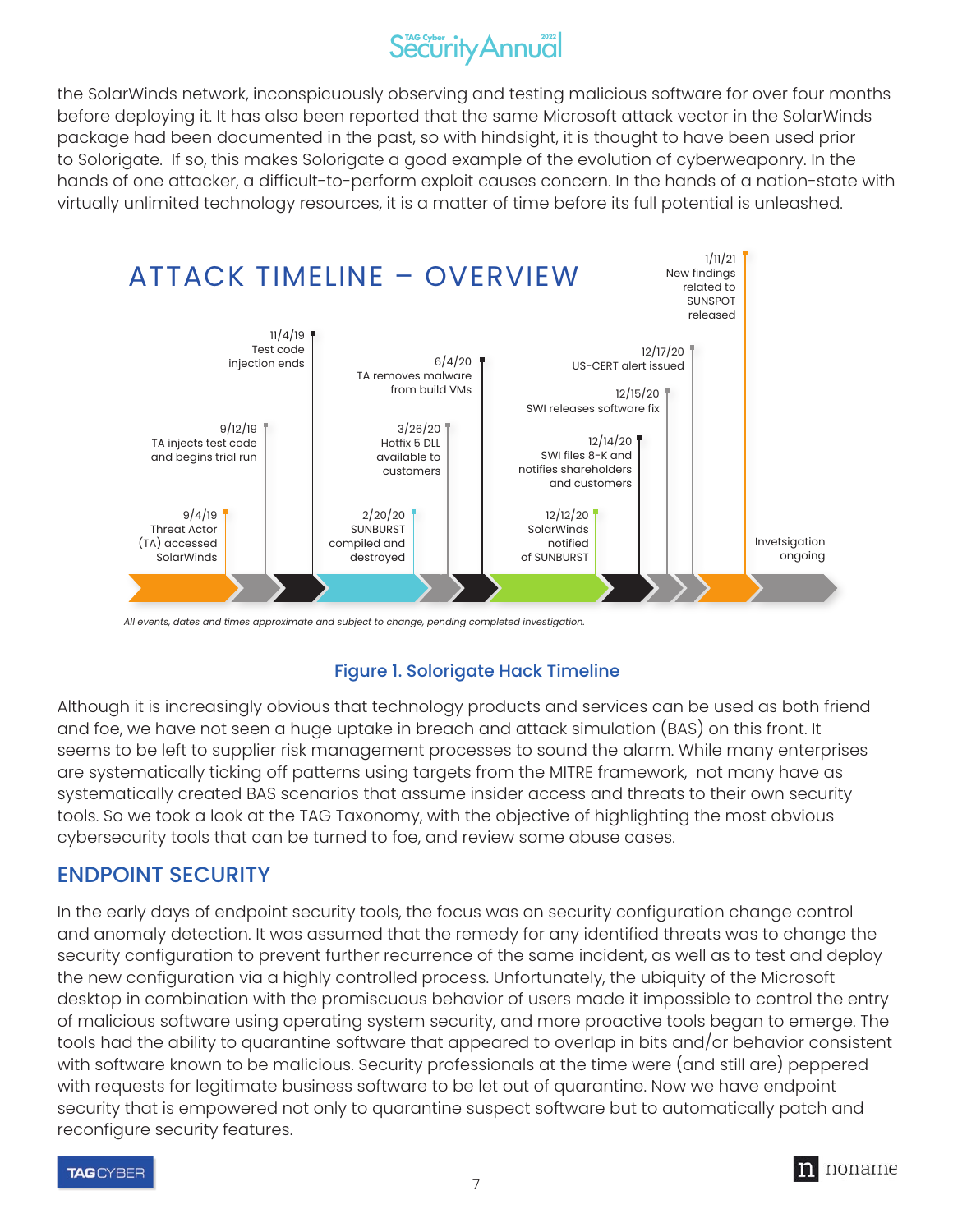#### $S<sup>rac</sup>$  Security Annual

But what if the endpoint security tool is a foe? What if a nation-state has spent months analyzing the operation of the tool, including client software, automated download sites and protocols, agent communication protocols, log repositories and console features? Potentially, someone with internal access and this knowledge could identify the access control mechanisms enabling secure operation and introduce configurations and executables that could turn the software from friend to foe.

#### NETWORK DISCOVERY

Reconnaissance is a key element of any targeted attack. The easiest method to perform reconnaissance is with a professional asset discovery tool. Searching for the discovery tool in the TAG Taxonomy with its foe potential in mind, I started by scanning the detection

"Now that more nationstates are engaged in cyberwar, it is more and more probable that our trust in PKI infrastructure as a friend is overly broad."

categories. When I realized that of course "assets" would be a topic the Enterprise category, I still did not immediately land on it until I found it in the innocuous Enterprise subcategory of "Asset Inventory." Asset Inventory refers to a relatively benign-sounding set of tools and techniques focused on ensuring that the scope of cybersecurity technology coverage is accurate.

As in any audit of assets, technology asset inventory is compiled via inclusion and exclusion tests on an authoritative listing referred to as the "inventory." The listing sometimes contains all technology assets, including data and staff, and sometimes is limited to technology devices. Inclusion tests generally started with procurement and/or other types of onboarding records. That is, once an asset is onboard and before it is decommissioned, it is included in a listing of assets to be secured. Network discovery is the exclusion part of the test. If a device (or user or data) is automatically discovered in the enterprise technology environment that is not in the inventory (e.g., via a cybersecurity tool performing a network, credential or disk scan), the asset listing is assumed to be incorrect, and the discovered item is added to the listing. The next step is either to properly identify and document the asset, or to retire it.

Most enterprises treat such discovery tools as friends, helpful prompts to rope in shadow IT and unexpected contractors. These tools are often operated by junior analysts, and the data they collect does not typically meet business data classification as any level higher than "internal use only." In many cases, the output of the network discovery tool is automatically "integrated" into an inventory repository, such as an enterprise configuration management database (CMDB). For example, a device discovery integration often consists of python or shell scripts that insert device records into the Asset Inventory that are marked as "discovered" rather than "procured," thus creating to-do lists for technology operations to properly identify and catalog the device.

But what if the discovery tool is a foe? What if a nation-state has spent months analyzing the operation of the tool, as was done in Solorigate, including the tool's scheduling, discovery protocols, data gathering and integration scripts? Potentially, someone with internal access and this knowledge could target the code in the integration scripts with injection techniques similar to those used against web applications calling SQL.

#### PUBLIC KEY INFRASTRUCTURE

The weaknesses of PKI have been obvious since 2011, when the trusted certificate authority (CA) DigiNotar was discovered to have signed fake public keys for over 500 websites. The impact of this

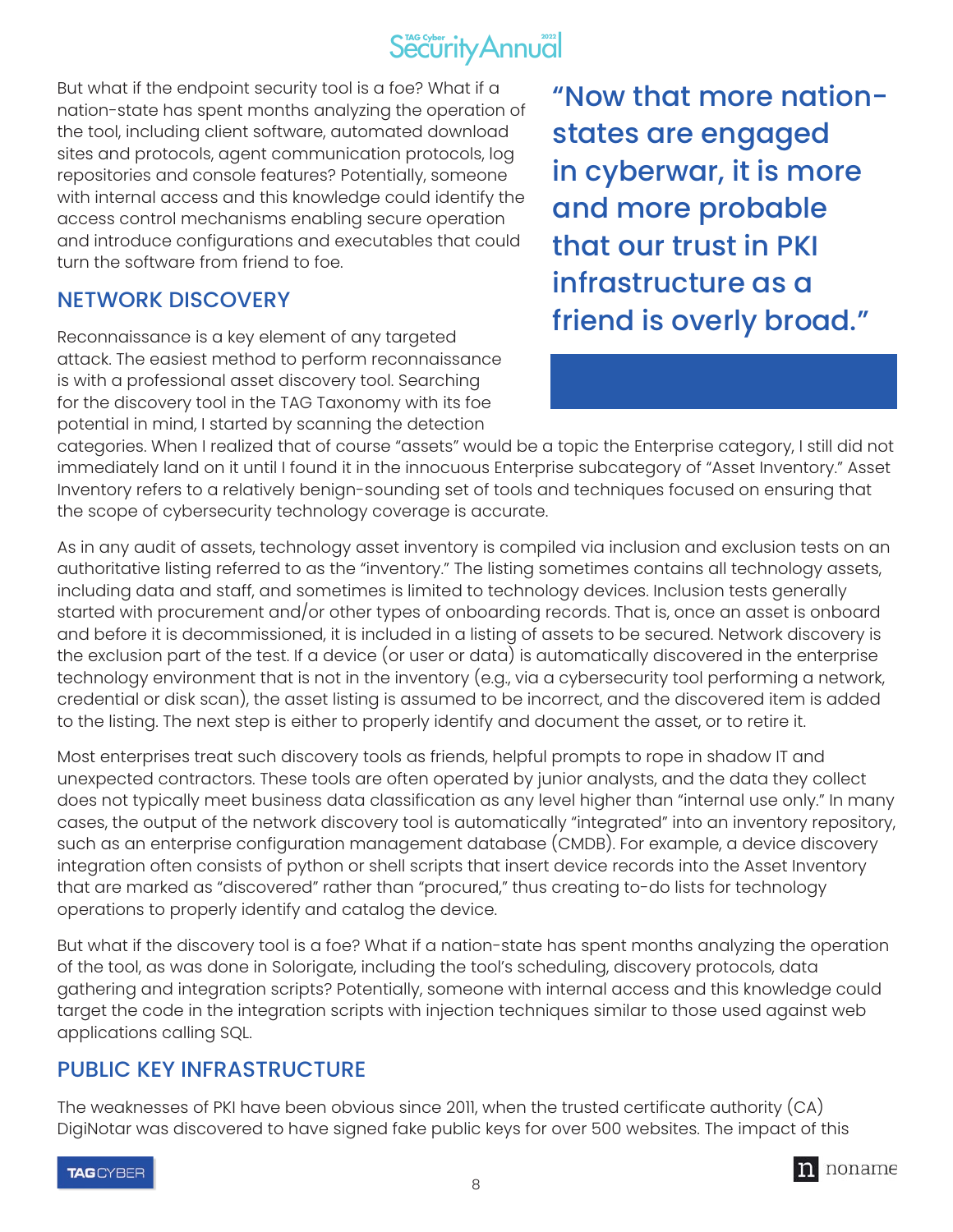discovery cascaded from successful man-in-the-middle attacks on these sites to revocation of DigiNotar as a CA by multiple browser publishers, causing unintentional denial-of-service attacks on legitimate sites, as browsers would no longer recognize their legitimacy. The issue was not resolved until DigiNotar was taken over by the Dutch government.

Yet PKI technology has not changed to reduce the risk that a fully trusted CA can knowingly operate for the dark side. In fact, with the increase in adoption of DomainKeys Identified Mail (DKIM), in which email headers are validated using a public cryptographic key in an organization's Domain Name System (DNS) records, reliance on PKI for site communication is even more prevalent. Ironically, secure DNS (DNSSEC) uses cryptographic digital signatures signed with a trusted public key certificate to prevent DNS spoofing and DNS cache poisoning. The history of those DNS attacks dates back to the DigiNotar time frame, and both attack types were attributed to nation-states even in 2011. Now that more nationstates are engaged in cyberwar, it is more and more probable that our trust in PKI infrastructure as a friend is overly broad, and PKI should be scrutinized for foe capabilities that negatively impact business.

#### **CONCLUSION**

By design, cybersecurity tools tend to have overly broad access to data and operating system security configuration. Rather than being left off the list for application security testing, they should automatically be bounced to the top of the queue. Their treatment from a cybersecurity assessment perspective should receive the same rigor applied to critical business application cybersecurity risk review.



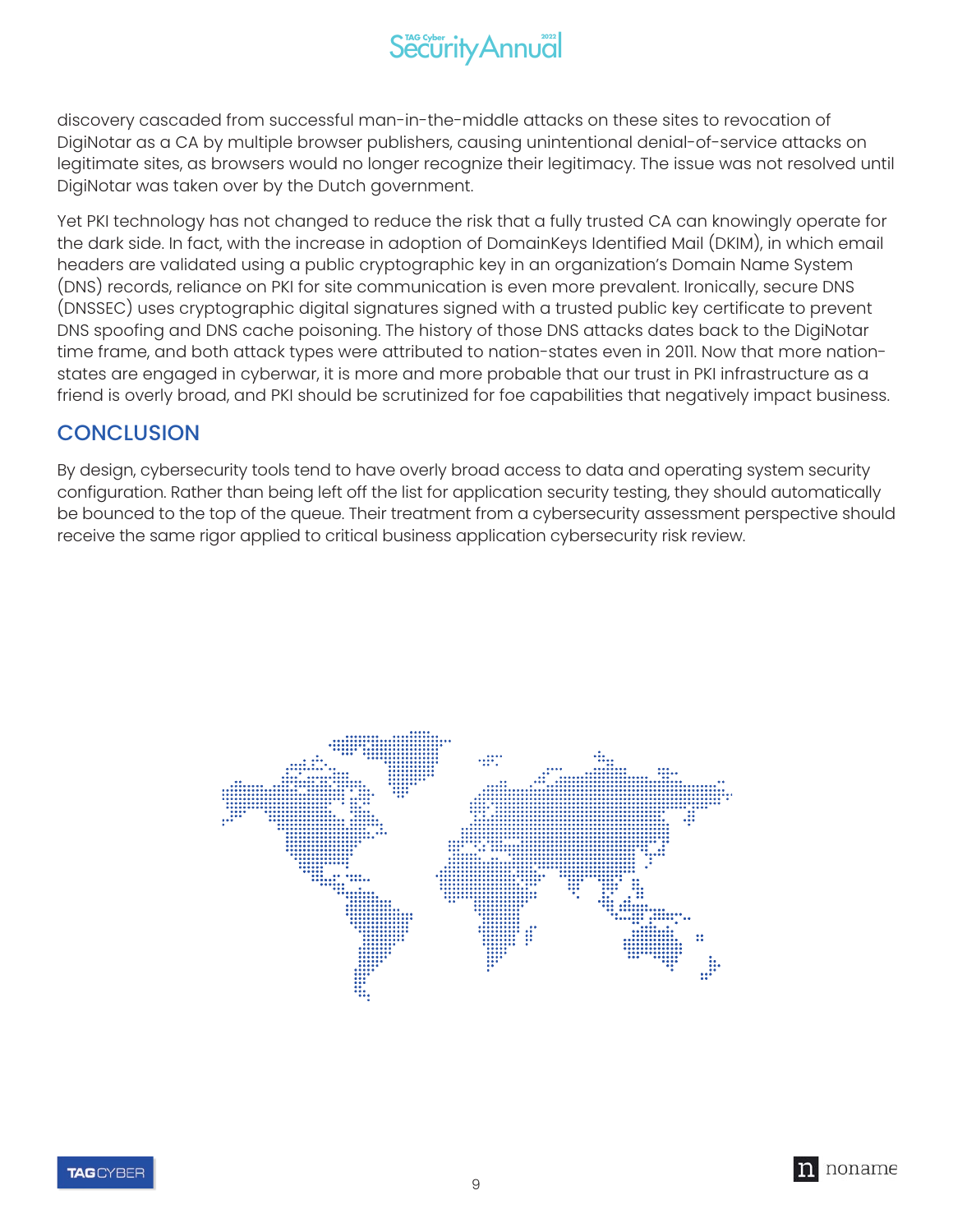

### Is the Government's Version of All In the Family a Reality Show?

#### DAVID HECHLER

The **Aspen Cyber Summit** focused on the federal government's need to work collaboratively with the private sector in order to protect the nation's critical infrastructure. It was called "Exploring Collective Defense in a Digital World," and the emphasis throughout the two days was most decidedly on "collective." It could have been called "We're All In This Together."

But just a few weeks earlier, Josephine Wollf, an assistant professor of cybersecurity policy at Tuft University's Fletcher School of Law and Diplomacy, wrote an article that suggested government agencies had serious problems working with each other. Specifically, she noted serious tensions between the offensive and defensive sides of the government's house. As I prepared for the conference, I wondered whether any of this would come up.

#### THE NEW KID ON THE BLOCK

In "[CISA Can't Succeed in the Pentagon's Shadow,"](https://readme.security/cisa-cant-succeed-in-the-pentagon-s-shadow-f5a21db3dd7e) Wolff argued that the U.S. Department of Homeland Security has never been given enough power to properly defend the nation's critical infrastructure, which is what its Cybersecurity and Infrastructure Security Agency (CISA) was created to do. CISA actually has several important roles, including working with regional officials to help secure elections. But the main focus for this conference was its role in helping to protect U.S. critical infrastructure by working with the companies involved, about 85 percent of which are in civilian hands.

Since its inception in 2018, CISA has been overshadowed by the Department of Defense, Wolff wrote. The National Security Agency and U.S. Cyber Command are the real powers in charge, she said. The Biden administration has expressed a desire to "marshal a whole-of-nation fight to confront digital threats," Wollf noted. But to do so, she continued, "it needs to embolden CISA so that it can begin to compel businesses and critical infrastructure

At a recent conference, government officials seemed intent on showing that they could work effectively not just with the private sector, but also with each other.





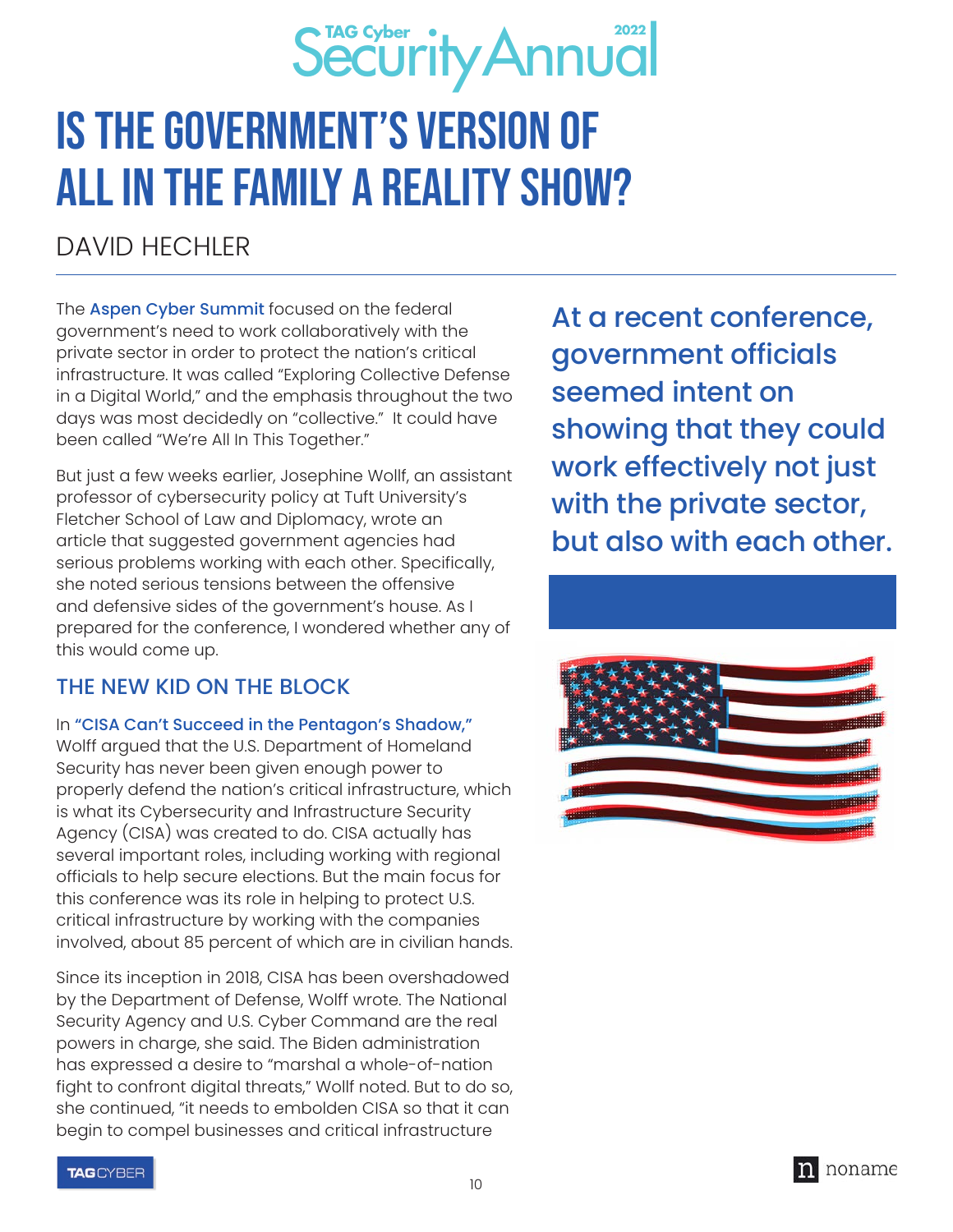operators to take the necessary steps that will actually protect the country's most vital systems and networks."

She suggested that one recent development might be a hopeful sign. In July, Jen Easterly was confirmed as CISA's director. Easterly is a former NSA official herself. She helped launch Cyber Command. So "it's possible to interpret her new position as a sign of just how far the two departments have come in finally being able to work together and how well established and respected the DHS cybersecurity operations finally are," Wollf wrote. It's also possible to view Easterly's selection as a sign that the military has achieved hegemony, she added, pointing out that the top cyber officials in the White House, Chris Inglis and Anne Neuberger, are also former NSA officials.

Easterly was the conference's first speaker. She spent much of her time reviewing her 10 weeks on the job. She had plenty to say about collaborating. The most eye-catching piece was the new group CISA established in August: the [Joint Cyber Defense Collective](https://www.cisa.gov/news/2021/08/05/cisa-launches-new-joint-cyber-defense-collaborative) (JCDC). The partners include all of the government's heavy hitters: DoD, NSA, Cyber Command, DOJ, FBI, and more. From industry they've lined up Amazon Web Services, AT&T, CrowdStrike, Google Cloud, Microsoft, et. al. No signs of any friction there.

Interestingly, her bookend as the day's last speaker was Rob Joyce. Joyce is the government's fourth leader in the cyber realm, and he has not only spent much of his career as an NSA official, he's the only one of the four who is there now. He heads its [Cybersecurity Directorate](https://federalnewsnetwork.com/cybersecurity/2021/02/nsas-cyber-directorate-marks-a-year-in-operation/). Earlier in his career there he led the offense. His new job mostly involves intelligence.

Between Easterly's **[presentation](https://www.cyberinsecuritynews.com/aspen-summit)** and Joyce's, lots of examples of partnerships were discussed. (I wrote about some of them here.) But there was also talk about the need for an offensive response to the onslaught of attacks. "We can't only play defense," said Kevin Mandia, CEO of FireEye. He wasn't alone in urging more from the government. One example that drew praise from many quarters was the clawing back of at least some of the ransom that Colonial Pipeline paid to regain control of its data. In this instance, the FBI rather than Cyber Command was credited for the accomplishment.

#### THE NSA TAKES THE STAGE

When Joyce finally took the stage (yes, most of the panelists were really there), he was joined by journalist and author Garrett Graff, who directs cyber initiatives for Aspen Digital. Graff's first question was about a warning the NSA had just released concerning VPN vulnerabilities. "This was a **[document](https://www.nsa.gov/Press-Room/Press-Releases-Statements/Press-Release-View/Article/2791320/nsa-cisa-release-guidance-on-selecting-and-hardening-remote-access-vpns/)**," Joyce responded, "that talked about what you should have in consideration for securing your VPN. And it was done jointly with CISA. They are our deep partner these days. There's almost nothing we put out that we don't do jointly with CISA—often CISA, NSA, and FBI together."

There was more along these lines. For instance, Joyce said that NSA has stood up its own Cybersecurity [Collaboration Center](https://www.nsa.gov/About/Cybersecurity-Collaboration-Center/) to build relationships with private industry. It lacks the scope of CISA's JCDC, but it is a notable development for an agency with a go-it-alone ethos. But Joyce was not there to discuss his agency's conversion to collaboration. The topic of the session was "The Next Generation of Threats," and Graff skillfully probed for answers.

During the first year of the Trump administration, Joyce served as cybersecurity coordinator on the National Security Council for about a year before the position was eliminated. Graff asked him what's changed four years later. "The idea that cyber crime has become a national security issue," Joyce replied. "That to me is a dramatic change. And you see the government utilizing all elements of our power to include the foreign intelligence team, the offensive cyber team in the efforts to work against ransomware."

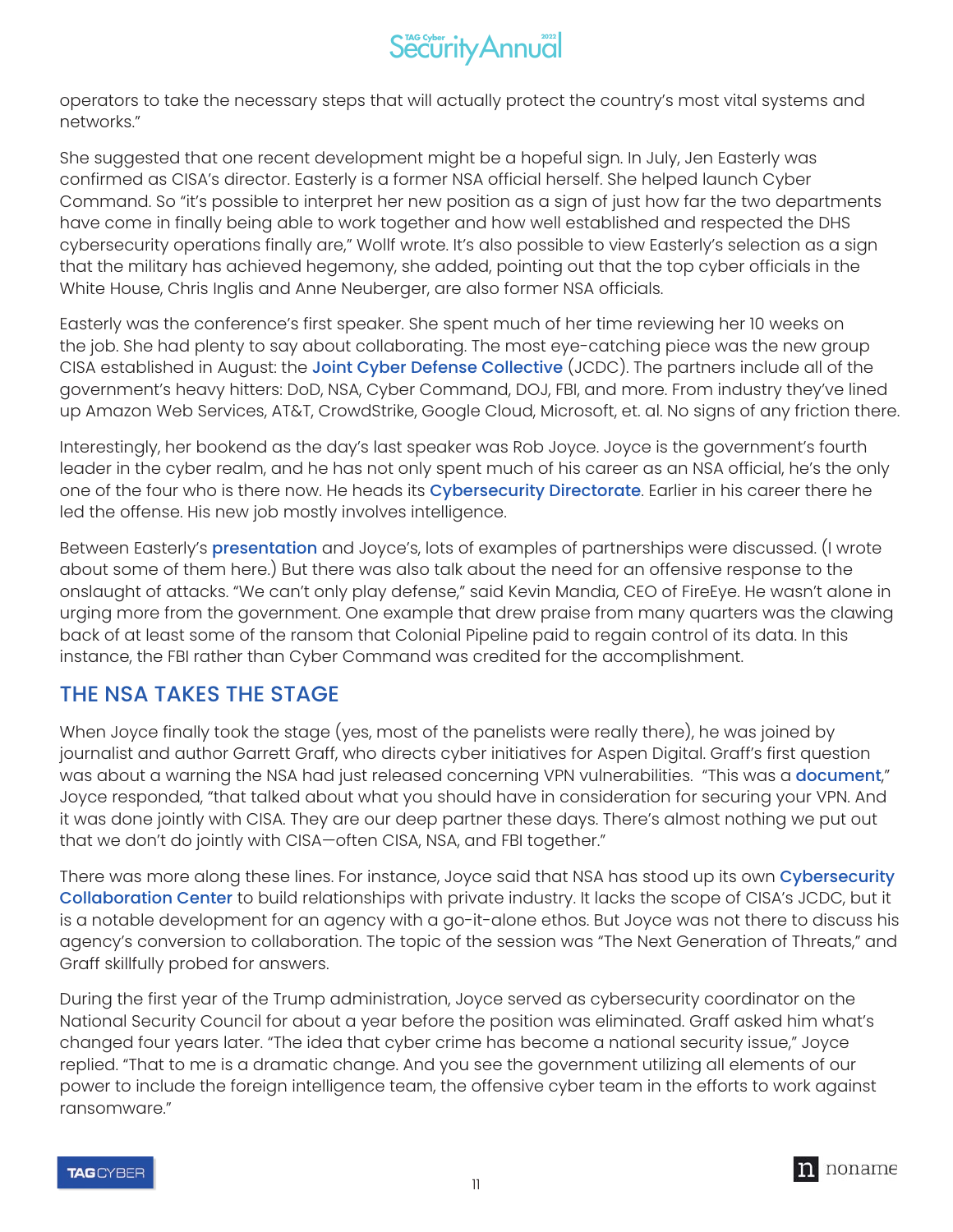So what are the country's top threats? Joyce listed ransomware as No. 1. No. 2 is disinformation, he said, which is both "a cybersecurity problem and a malign influence problem." After that comes the nation-state threat. "Russia, China, Iran, North Korea: they roll off so easy," he said, "because those are the big ones we always see doing very obnoxious things in cyberspace." And the last is critical infrastructure. It's an area that "we've always known and worried about," but in the last five years it's grown urgent to lock down "for our national security."

"You are the author of what is probably the most famous line about nation-state cyber threats," Graff said. "Russia is a hurricane; China is climate change."

It's still true, Joyce said. Russia is a disruptive force, often seeking to tear down adversaries by disseminating misinformation and malign information. And they actively gather intelligence on both governments and critical infrastructure. All make them dangerous, he added.

China still looks like climate change to him. "Scope and scale," he said, "China is off the charts." Its number of cyber actors "dwarfs the rest of the globe combined," he observed. "You talked about the difference four or five years ago to today," he said to Graff. "The difference I see is we respected them less. It was always broad, loud



*Rob Joyce heads the NSA's Cybersecurity Directorate.* 

"Scope and scale, China is off the charts," said Rob Joyce. Its number of cyber actors "dwarfs the rest of the globe combined."

and noisy." But what they're finding, he went on, is that based on those numbers, the elite members of that group "really are elite." That makes them a sophisticated adversary.

The required response? Understand, disrupt and find ways to push back, Joyce said. "Defense is really important," he acknowledged. "But you also have to work to disrupt." The strategy is "continuous engagement," he said. "We've got to put sand and friction in their operations so they don't just get free shots on goal."

When people hear terms like "continuous engagement," he went on, "they think offensive cyber. It is," he said, "but I would say that the releases we've done jointly with CISA and FBI about the [N-day vulnerabilities](https://www.tripwire.com/state-of-security/featured/n-day-vulnerabilities-ics-systems-security/) that those [adversary] teams like to use, that knocks them back just as much, and is just as important." As is working with the international community to establish "the expectation that these things won't be tolerated," he added.

What about Bitcoin, Graff asked. Is ransomware a cryptocurrency problem as much as a criminal problem? "Certainly without profit there is no ransomware problem," Joyce agreed. And crypto is the mechanism. But he called it both "a benefit and a liability." The transactions can be watched. "They're all very public," he said. "The question is, can you de-anonymize and connect them?" That's the challenge.

The other big challenge is [quantum-resistant cryptography](https://www.technologyreview.com/2020/08/03/1005891/search-for-quantum-proof-encryption-computing-nist/). When quantum computing arrives, unless they're prepared with cryptography that can withstand it, security will quickly dissolve. Confidentiality algorithms, encryption algorithms, and authentication protocols will all be vulnerable, Joyce said. Now

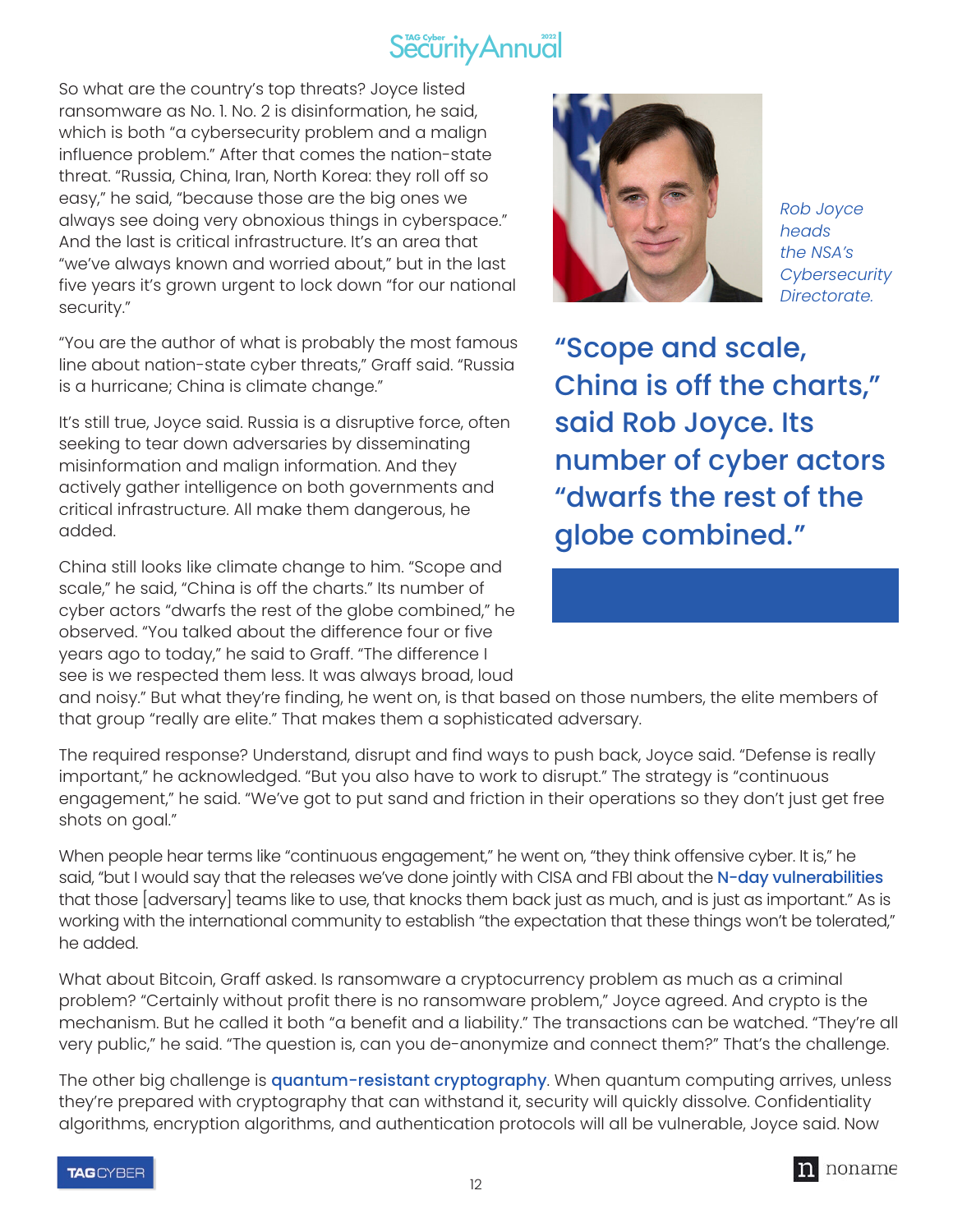

is the time to plan, he explained. That's their Y2K problem, but "orders of magnitude bigger." Asked how it's coming along, Joyce said "I'm feeling really good." For the classified networks, "we already have the protocols and the encryption technology," he said. And they're working with NIST to select commercial standards. "After you have all those things," he said, "it's the retrofit—it's the get it into everything and build it backwards."

#### THE BOTTOM LINE

So what are we to make of Wollf's concerns that CISA has been minimized? And if she had a point, were the conference presentations reassuring? To some extent, I think they were.

Even if the conference primed the pump for partnership, it does say something that so many individuals, including speakers from the private sector, spoke about the need for collaboration. Likewise, the decision by CISA and the NSA to create organizations designed to facilitate more effective cooperation between the public and private sectors—and in CISA's case, between government agencies as well—doesn't guarantee these will yield results. But it proves it wasn't just talk.

As for the way the government balances the two sides of its house, it's no secret that the offense in cyberspace has long outstripped the defense. And that's not going to change just because people talk a good game. It's also true that the offense is always going to get more credit (when its activities are made public). But if there was ever going to be a time to recognize that the country needs both sides functioning effectively, this is it.

I think it does make a difference that Easterly made a name for herself at the NSA. And she has decades of high-level, relevant government experience. But what may be even more important is that defense suddenly seems top of mind. The country may never have appeared more visibly vulnerable.

The public heard about SolarWinds, and it sounded bad. But it was hard for a lay audience to understand what had happened. And then it only seemed to be about spying. Colonial Pipeline was very different. It was the infrastructure. And there were tangible results. Long lines at gas stations were on the evening news. All of those scattered ransomware attacks suddenly hit home in a big way. And they have not abated.

Where was the government?

At the conference, Rob Joyce talked about getting "left of theft." We need to be able to prevent these attacks, he said. "We really don't want the government, or any institution, to be really good at incident response. We've got to get ahead of that."

It's been a humbling time. The president of the United States had a talk with the president of Russia and told him the attacks had to stop. But they haven't. The talk about cooperation at the Aspen Cyber Summit didn't feel staged to me. It seemed to come from a bit of humility and a sense of necessity.